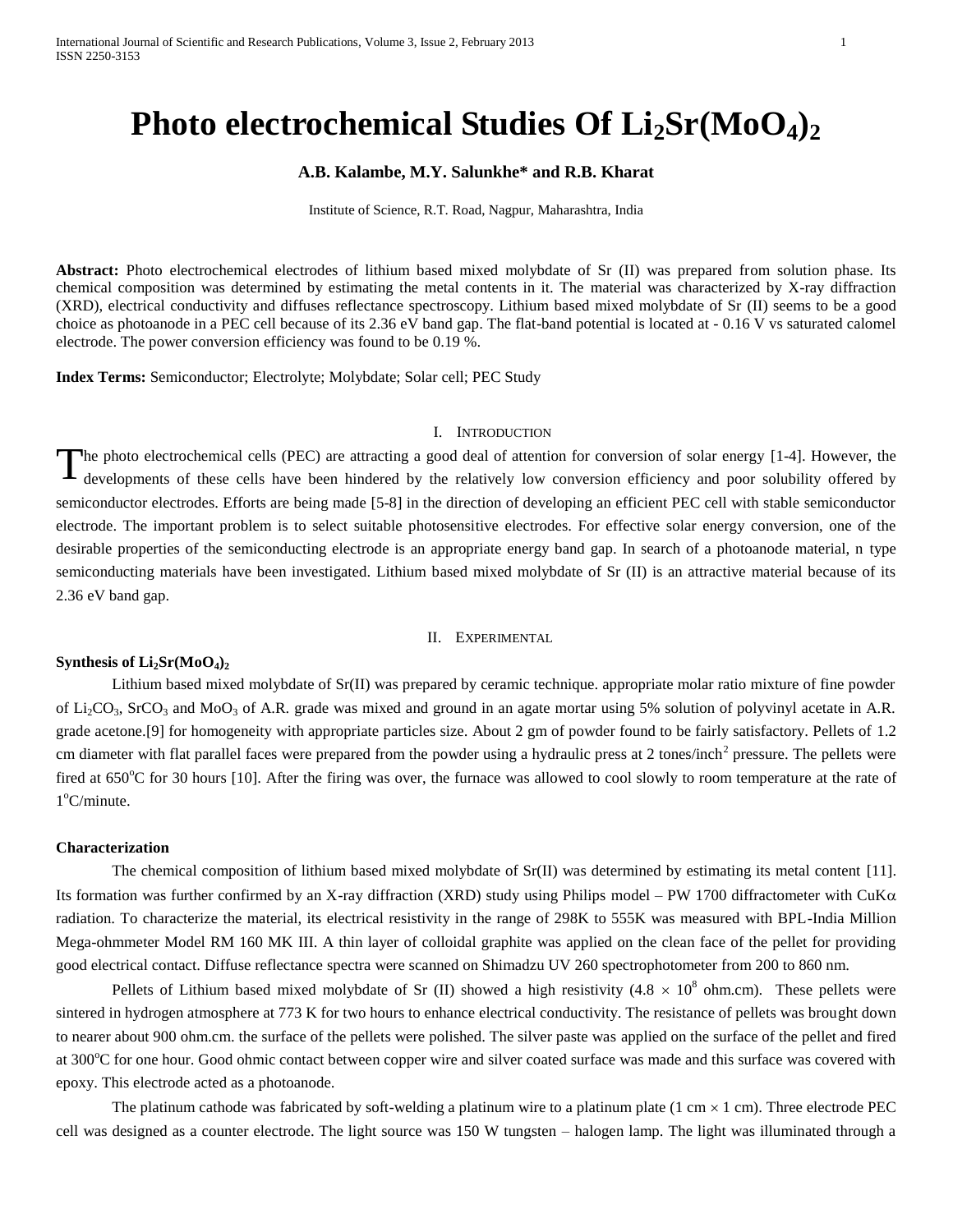Quartz plate. In all PEC measurements,  $0.1 M Fe^{3+}/Fe^{2+}$  was used as redox couple. Ammonium ferrous sulphate and Ammonium ferric sulphate were used for the redox couple. The capacitance-voltage and current – voltage characteristics of the cell have been studied, measurement procedure s are described elsewhere [12].

## III. RESULTS AND DISCUSSION

#### **Chemical Analysis and XRD studies:**

The percentage of Sr (II) present in  $Li_2Sr(MoO<sub>4</sub>)<sub>2</sub>$  was measured to be 20.79 % against a calculated value of 20.68 %. The XRD pattern is presented in Fig. 1. The d values, the corresponding intensities of the diffracted lines and calculated hkl values of  $Li_2Sr(MoO_4)_2$  data shown in table 1 confirmed the formation of crystalline  $Li_2Sr(MoO_4)_2$ . Lithium based mixed molybdates of Sr (II) crystallizes into tetragonal system and exists in a single phase.

## **Electrical conductivity**

Temperature dependence of the electrical conductivity is shown in figure 2. The variation of  $\log \sigma$  against 1/T showing that well known exponential law  $\sigma = \sigma_0 \exp(\Delta E/KT)$  is obeyed in the temperature range covered. The activation energy  $\Delta E$  (eV) as calculated from the graph has been found to be 2.09 eV. The graph also indicates that lithium based mixed molybdate of Sr (II) is semiconducting nature.

## **Reflectance Spectra:**

Reflectance spectra is an important tool for the determination of band gap of semiconductor [13]. The diffused reflectance spectra was scanned from 200 to 260 nm (Figure 3). The band gap has been calculated to be 2.36 eV by this technique. The difference in the values of band gap and activation energy determined from reflectance spectra and electrical conductivity measurement respectively is attributed to different experimental conditions and the source of electron excitation.

### **Differential capacitance:**

The semiconductor-electrolyte interface capacitance was measured as a function of applied voltage at a frequency of 1 KHz. Assuming that the major contribution of the capacitance arises from space charge layer; the data is plotted on the Mott-Schottky relations.

$$
-\frac{1}{C^2} = -\frac{2}{q\epsilon_0 Ne} [(V-V_{Fb}) - (KT/9)]
$$

Where q is charge, T is energy, Ne is the charge carrier density,  $\varepsilon$  is the dielectric constant of the material, so is the permittivity of the vacuum,  $V_{Fb}$  is the flat-band potential and V is the applied electrode potential. A linear curve between (1/ $C<sup>2</sup>$ ) and applied potential (Figure 4) gave on extrapolation the value of flat-band potential to be -0.16 V vs SCE.

#### **Conversion Efficiency and Fill Factor:**

The maximum conversion efficiency and the fill factor were calculated from the  $I - V$  characteristics of the PEC cell (Fig.5). The photocurrent and photovoltage of the semiconductor electrode were measured at different bias potentials. The fill factor and conversion efficiency were calculated to be 0.42 and 0.19 % respectively. The low power efficiency is attributed to comparatively high band gap of semiconductor [2] and surface recombination of photogenerated minority carriers presumably mediated by electronic state in the semiconducting material [14].

## IV. CONCLUSION

It is concluded from above studies that solar to electrical conversion efficiency is quite low. However, attempts are being made to increase the conversion efficiency of lithium based molybdate of Sr (II) by using it in the form of thin film or single crystal photoanode in place of polycrystalline material.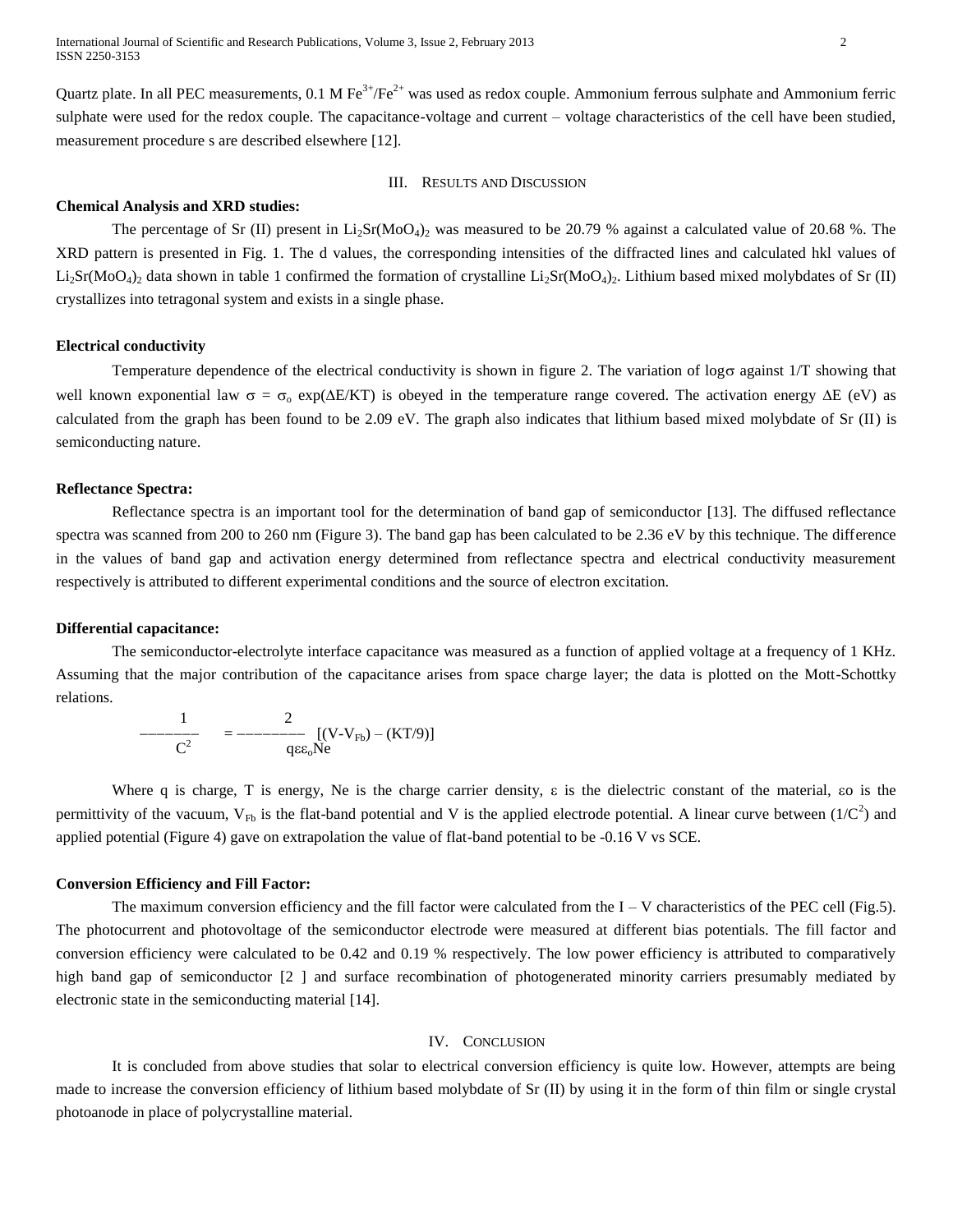#### **References**

- [1] F.R.F. Fan, H. White, R.H. Wheeler and A.J. Bard, J. Am. Chem. Soc. 102 (1980) 5142.
- [2] M. Sharon, S. Kumar, M.P. Sathe and S.R. Jawalekar, Solar Cell 12 (1984) 353.
- [3] A.B. Kalambe and R.B. Kharat, Trans. SAEST 30/2 (1995) 53.
- [4] M. Kumar, K. Sharan and M.J. Sharan, Sol. Energ. Mater. Sol. Cell (1998) 5135.
- [5] A. Hellel and B. Miller, Electrochim Acta 25 (1980) 29.
- [6] A. Fujishima and K. Honda, Nature 238 (1972) 37.
- [7] S. Chandra and P.K. Pandey, Physica Stat. Solidi (A) 72 (1982) 415.
- [8] A.B. Kalambe and R.B. Kaharat, Progr. in Crystal Growth and Char. Mater. (2002) 141.
- [9] M.Y. Salunkhe and D.K. Kulkarni, J.Magn, Magn. Mater., 279 (2004) 64.
- [10] G. Economous, J. Amer. Chem. Soc. 38 (1985) 241.
- [11] A.I. Vogel, A text book of Quantitative Inorganic Analysis (London Eng. Lang. Book Soci.) 1978 P. 325.
- [12] C.D. Lokhande and S.H. Pawar, Mater. Chem. Phys. 11 (1984) 201.
- [13] M. Sharon and B.M. Prasad, Solar Energy Mater. 8 (1983) 457.
- [14] K. Kasem and C. Davis, Bull. Mater. Sci. 31 7 (2008) 925.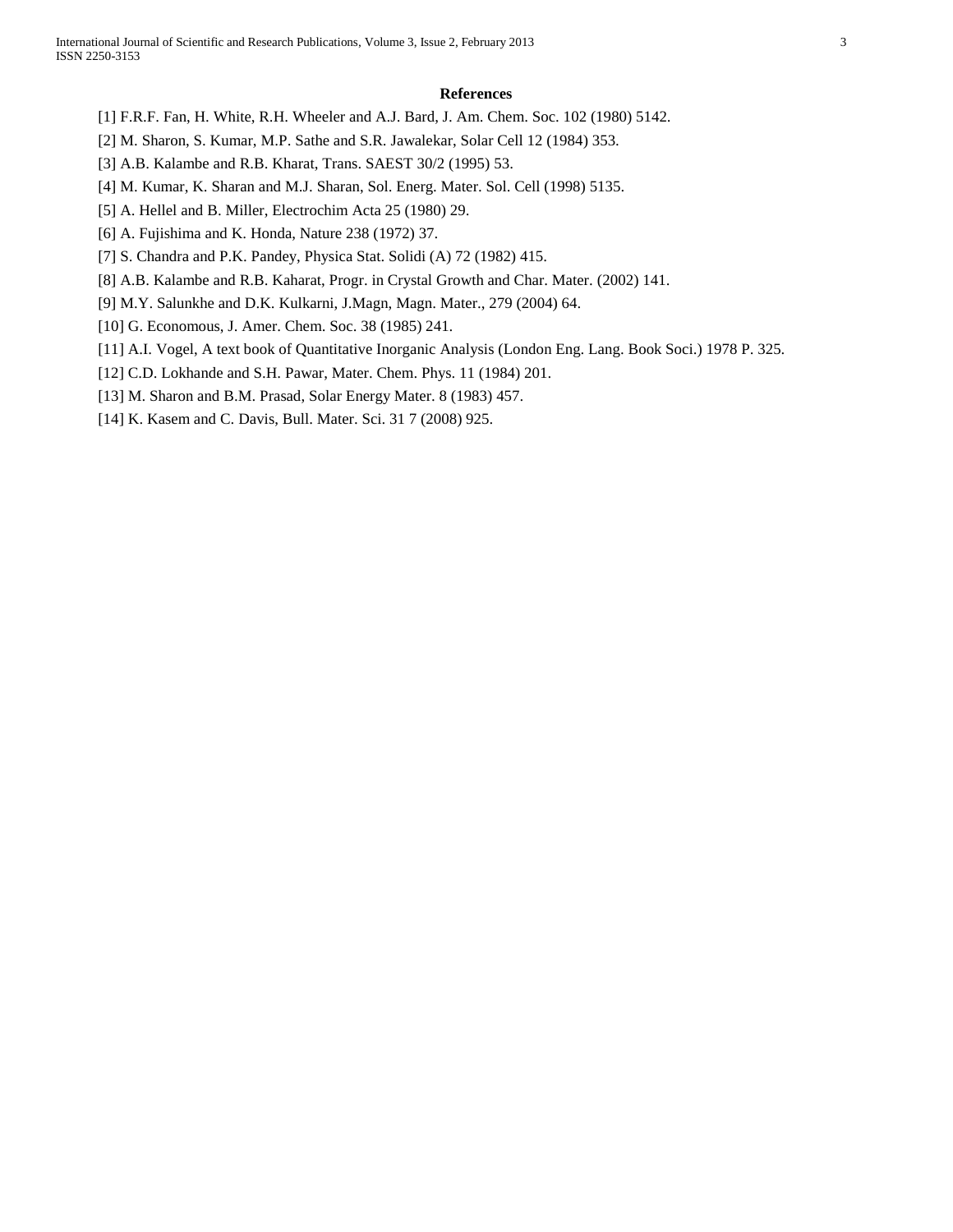

Figure 1 : X-Ray diffraction pattern of  $\rm Li_2Sr(MoO_4)_2$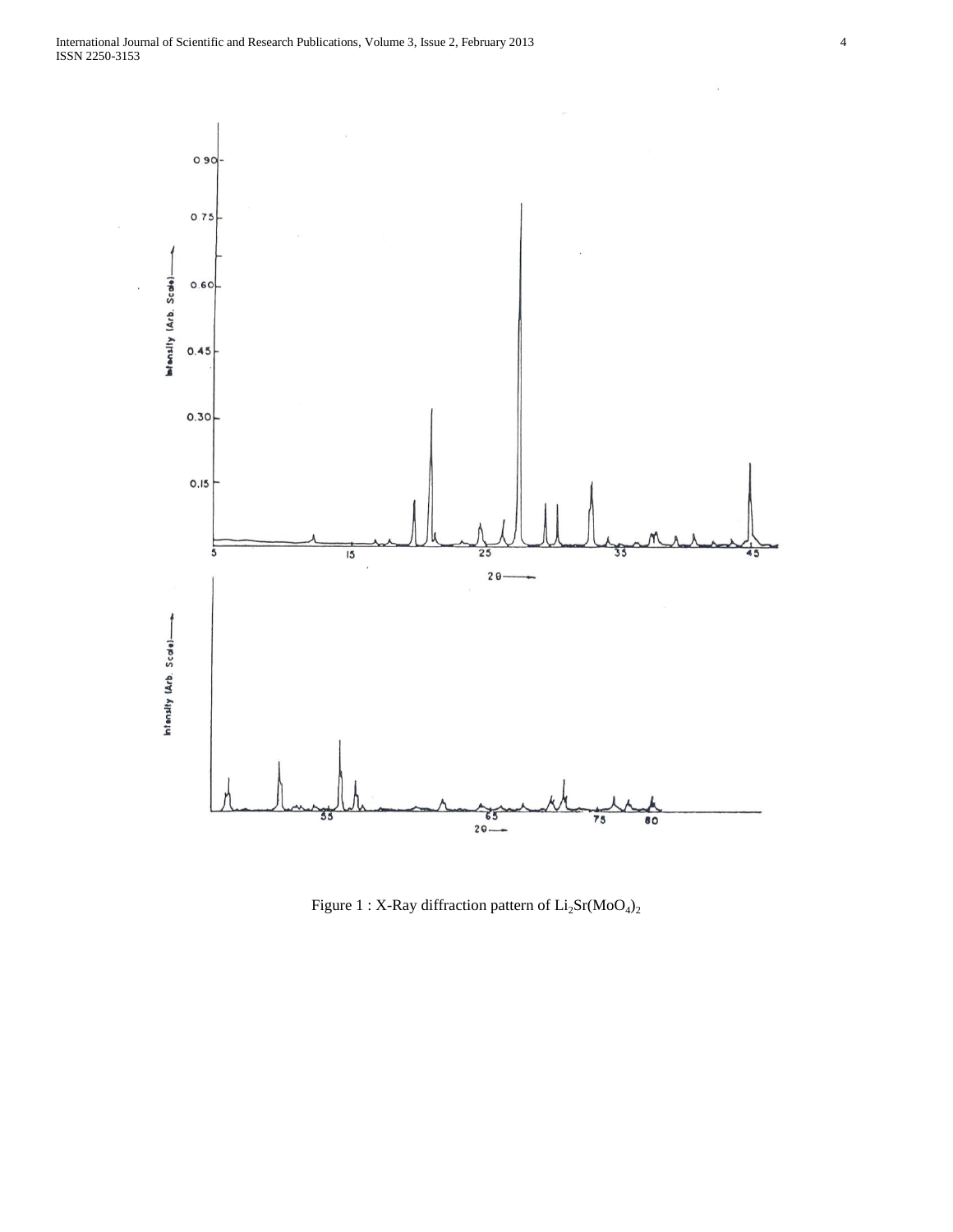

Figure 2 : Temperature Dependence of The Electrical Conductivity.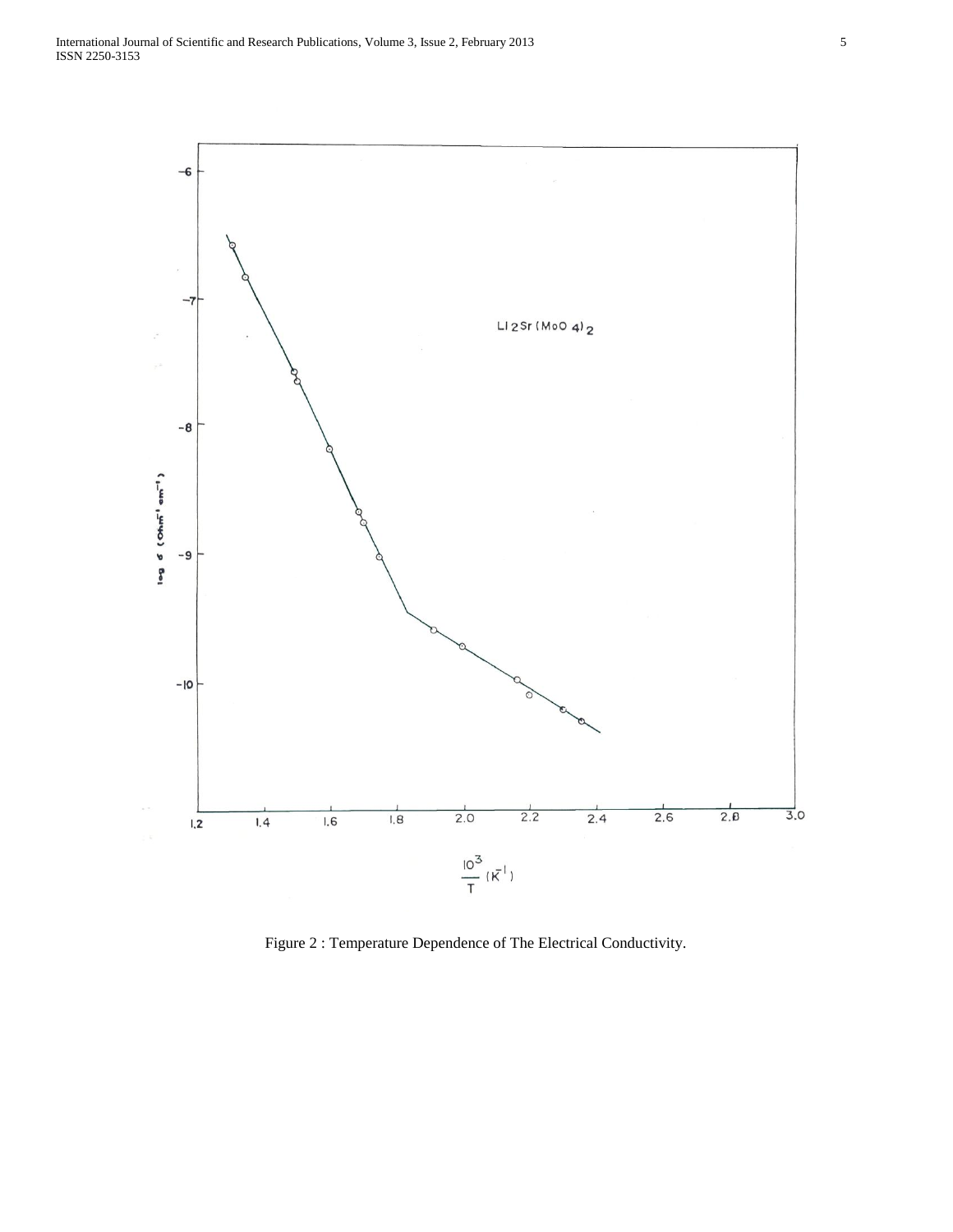

Figure 3 : Reflectance spectra of  $Li<sub>2</sub>Sr(MoO<sub>4</sub>)<sub>2</sub>$ .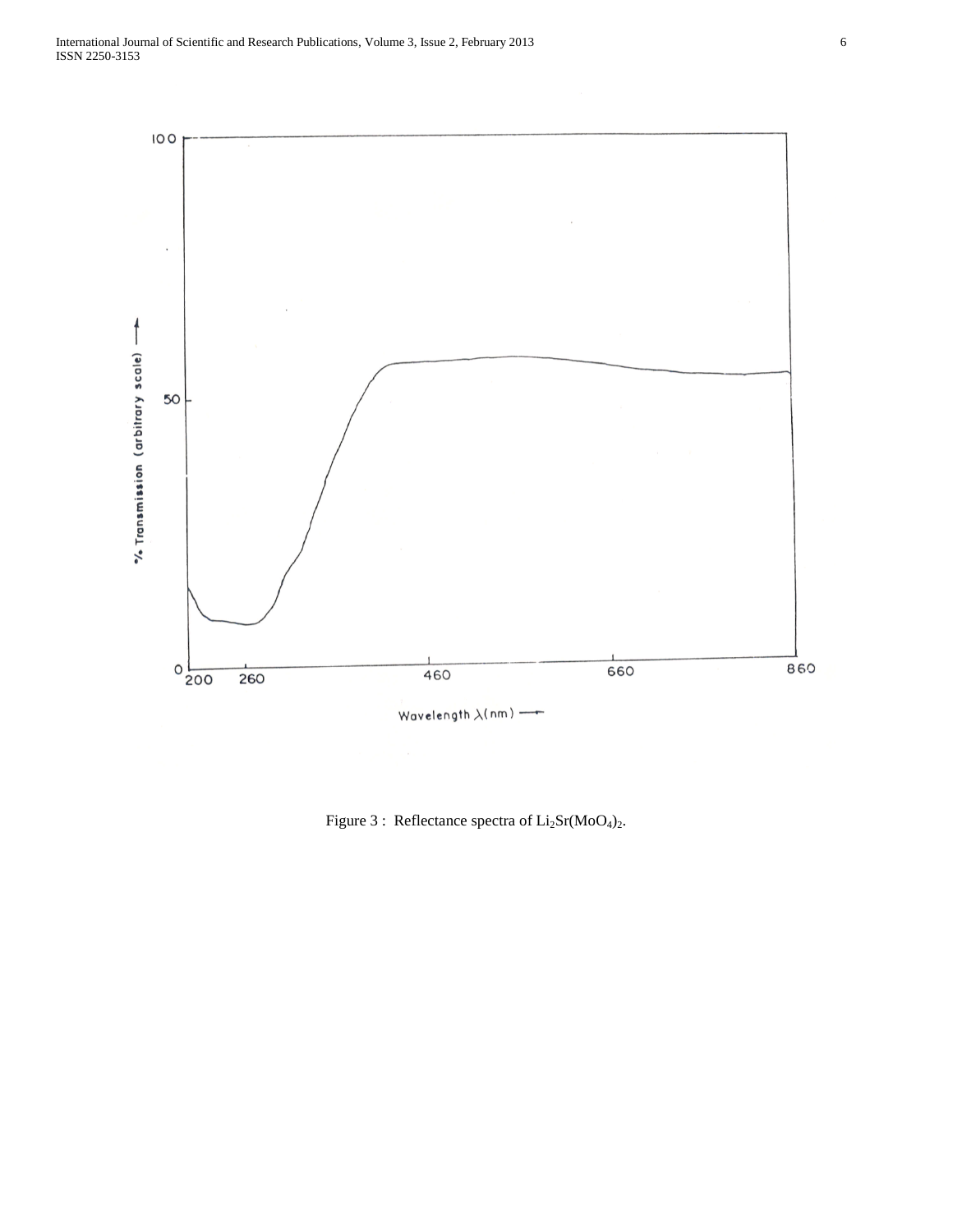

Applied potential V (VSE)

Figure 4 : Mott-Schottky plot of  $Li_2Sr(MoO_4)_2$ .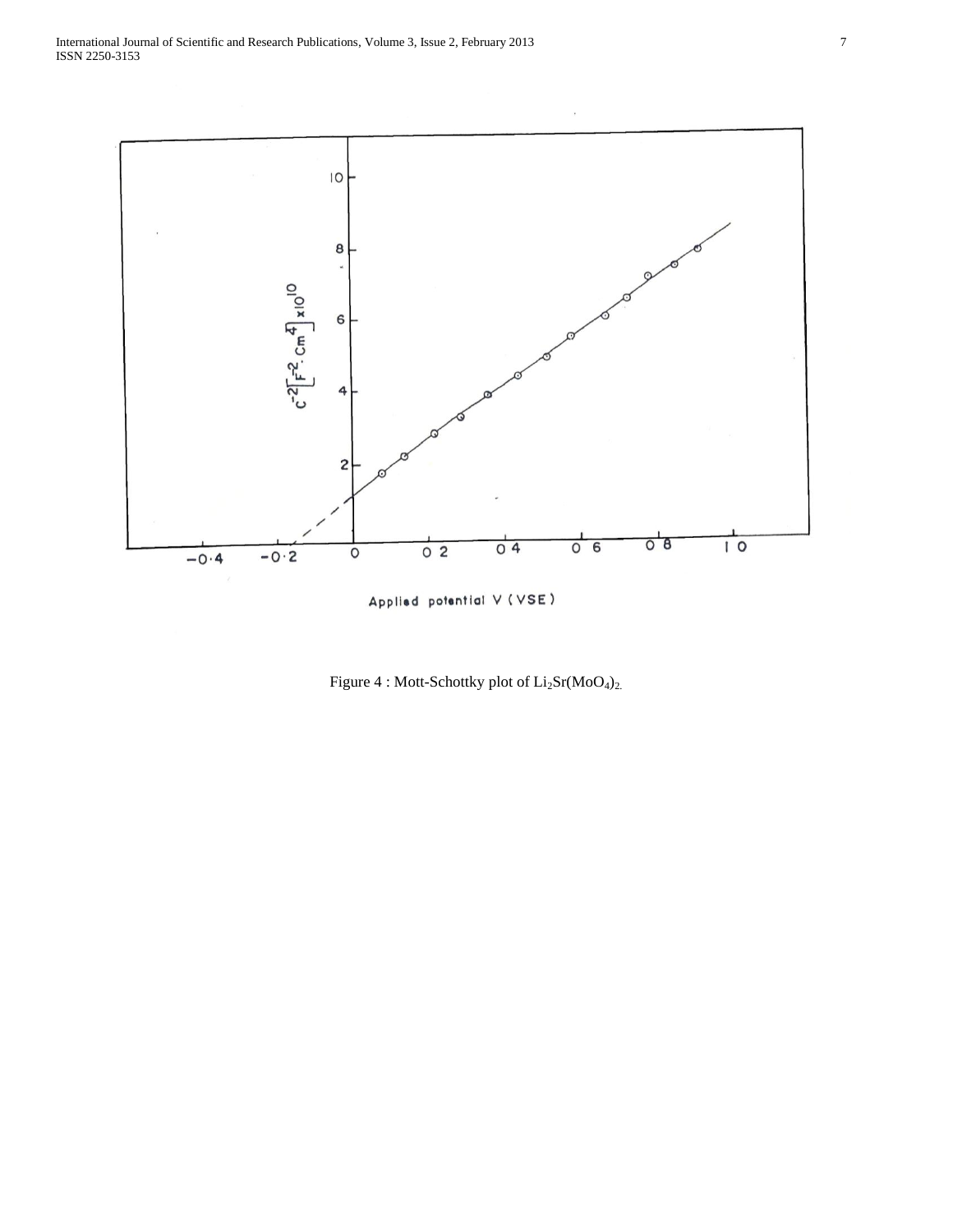

Figure 5: I-V Characteristics of Photoanode.

Table 1 X ray diffraction results of  $Li<sub>2</sub>Sr(MoO<sub>4</sub>)<sub>2</sub>$ Symmetry : Tetragonal Lattice parameter:  $a_0 = 16.3329 \text{ Å}, c_0 = 27.5839 \text{ Å}$